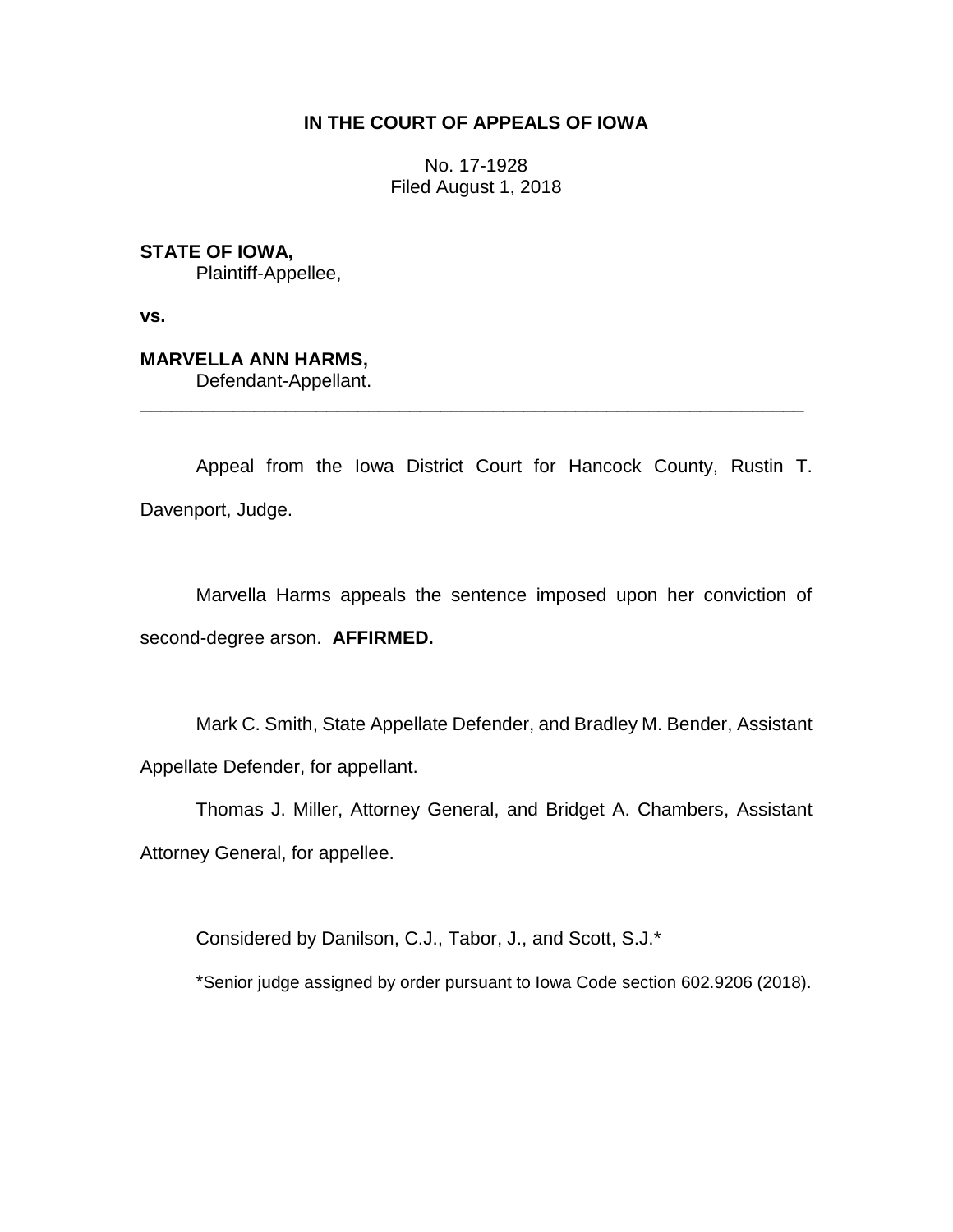## **SCOTT, Senior Judge.**

Marvella Harms appeals the sentence imposed upon her conviction of second-degree arson, contending the district court abused its discretion in sentencing her to a term of incarceration. Harms specifically argues "the district court relied solely on the circumstances of the offense and failed to properly consider and weigh numerous appropriate factors in arriving at the sentence." She complains the court failed to give meaningful consideration to her "character, remorsefulness, rehabilitation, lack of criminal history, and chance for reform, as well as the protection of the community from further offenses." Harms agrees her sentence was within statutory limits. As such, the sentence "is cloaked with a strong presumption in its favor, and will only be overturned for an abuse of discretion or the consideration of inappropriate matters." *State v. Formaro*, 638 N.W.2d 720, 724 (Iowa 2002).

At the sentencing hearing, the district court noted it was required to impose a sentence that would best provide for Harms's rehabilitation, protect the community from further offenses, and deter others from engaging in similar conduct. *See* Iowa Code § 901.5 (2017). In reaching its sentencing determination, the court noted its consideration of Harms's age, attitude, criminal record, employment situation, financial and family circumstances, the nature of the crime, the recommendation of the parties, and Harms's ability for rehabilitation. *See id.* § 907.5(1); *State v. Hopkins* 860 N.W.2d 550, 554–55 (Iowa 2015). "After weighing all those factors," the court determined the imposition of a term of incarceration was appropriate.